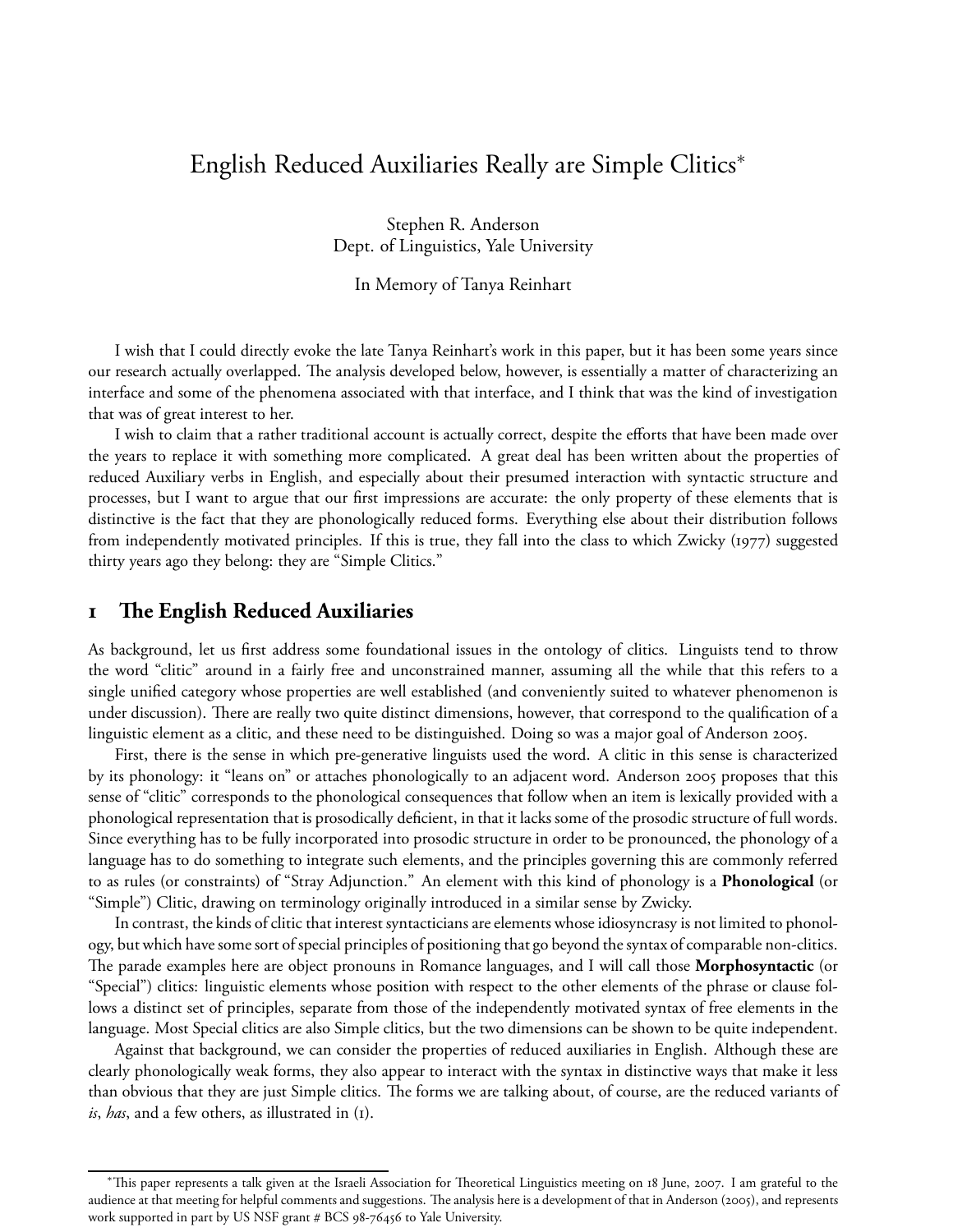- $(i)$  a. Fred's tall (Fred is tall)
	- b. Fred's already eaten (Fred has already eaten)
	- c. Fred'll do it (Fred will do it)

Note that a sentence with *'s* can correspond to one whose unreduced auxiliary is either *is* or *has*; and that while these are the most commonly cited forms, other auxiliaries also have reduced forms, as summarized in (2).

| (2) | Full form Reduced |               |
|-----|-------------------|---------------|
|     | is                | $\mathbf{s}'$ |
|     | are               | 're           |
|     | am                | 'n            |
|     | has               | 's            |
|     | have              | 've           |
|     | had               | 'd            |
|     | will              | 'll           |
|     | would             | R             |

An overall generalization is that the environments in which the reduced auxiliaries can occur are all ones where a corresponding full verb is possible as well. The relation is that of a *proper* subset, however, since there are sentences in which only the full verb is possible; it is the problem of characterizing the difference that has led to so much discussion. Before we address the conditions that limit the use of the reduced forms, though, we consider the properties they display that are clear and uncontroversial.

It might be suggested that the reduced forms are really just "reduced" in the sense that they are the product of independently necessary purely phonological principles governing rapid speech. Kaisse (1985), however, showed that the purely phonological account will not work, at least in the synchronic grammar of modern English. She demonstrated that the reduced forms of the auxiliaries are lexically idiosyncratic, and not derivable by general phonological (or "fast speech") rules. Some reduction of form is no doubt phonological, and this applies to any word that appears in unstressed position. But while all of *would, could* and *should* have parallel forms of this type ([wəd, kəd, šəd]), only *would* and not *could* or *should* has the idiosyncratic reduced form *'d*. Indeed, the two otherwise homophonous verbs *has* (one an auxiliary, and the other a main verb of possession) differ in that only the auxiliary has the reduced form *'s* (itself homophonous with the reduced form of *is*), although both can appear without stress. Consider the contrast in  $(3)$ , for example.

() Fred's adopted a new cat, and his sister Joanna hăs a cat, too *vs.* his sister Joanna's a cat, too.

e verb *is* also has uses both as a main (copular) verb and as an auxiliary, but unlike *has,* both of these have reduced forms, as shown in  $(4)$ 

(4) Fred's new cat is a Maine Coon; this cat here's that kind too, but Joanna's thinking of getting an Abyssinian.

It seems reasonable, therefore, to conclude (with Kaisse) that the reduced auxiliaries are lexically listed alternatives to the full forms, rather than being derived in the phonology. Of course, both the full and the reduced forms are subject to the phonology, and display variants (such as the fast speech forms just discussed) as a result. In particular, the reduced forms with the shapes *'s* (/z/) and *'d* (/d/) vary on the basis of the final segment of the preceding word. This variation, illustrated for the /z/ forms in  $(5)$ , is identical with that shown by the inflectional affixes for plural and third person singular present, and by the possessive clitic.

- $(5)$  a. Pat's  $([s])$  left, but Kim's  $([z])$  here, and Chris's  $([oz])$  coming later.
	- b. packs  $([s])$ , pals  $([z])$ , passes  $([az])$
	- c. infects  $([s])$ , cleans  $([z])$ , induces  $([oz])$
	- d. Pat's  $([s])$ , Kim's  $([z])$ , or Chris's  $([az])$  corkscrew

<sup>&</sup>lt;sup>1</sup>See Anderson 2008 for justification of the claim that the English possessive is a Morphosyntactic (or Special) clitic in the sense introduced above and in Anderson 2005.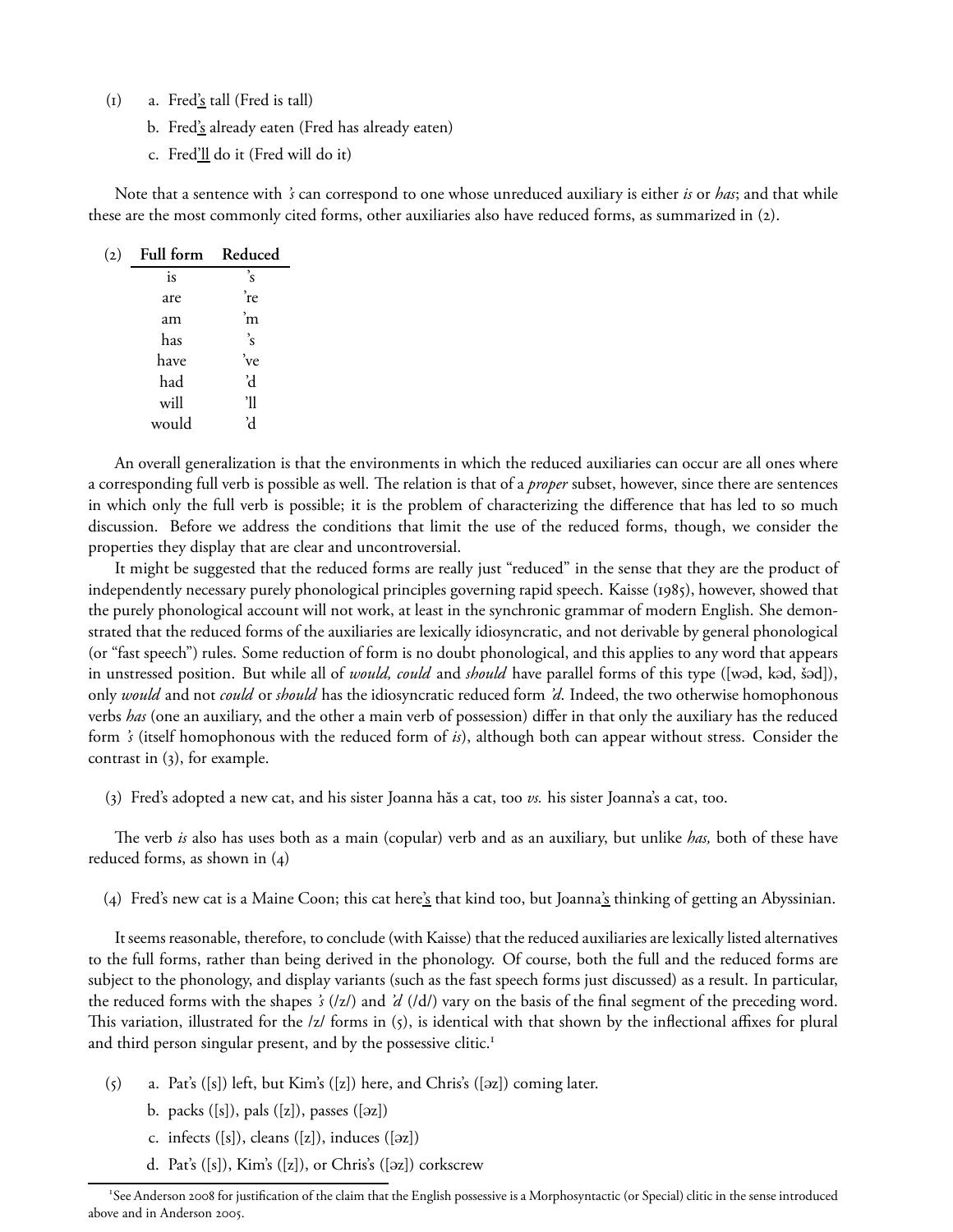Exactly parallel facts obtain for the relation between reduced auxiliary *'d* (representing *had* or *would*) and the regular past ending /-d/. It seems reasonable to conclude, then, that in structural terms the reduced auxiliaries are entirely analogous to these other grammatical elements, which are generally considered to be located in phonological structure as "syllable affixes" attached to the word to their left.

What this means in formal terms is that elements like the regular plural are adjoined to the final syllable of the preceding word, as illustrated in  $(6)$ . This is motivated in part by the fact that the affixal consonants do not seem to participate in the otherwise tight constraints on the internal structure of English syllables. For some further discussion, see Anderson 2005.



On this account, the location of the reduced auxiliary in phonological structure is the same, as illustrated in  $(7)$ .

() *Tim's leaving*: IntPhrase



To summarize, the English reduced Auxiliaries are lexical variants of full forms, consisting of a single consonant. As such, they are "prosodically deficient," since a single consonant (especially an obstruent) cannot constitute a syllable in English. This means *a fortiori* that the reduced auxiliary also cannot be a foot, or a prosodic word ("PWord") on its own, because a prosodic word must contain at least one foot, which in turn has to contain at least one syllable. Those restrictions follow more or less from the definition of the hierarchy of prosodic categories, although there are a number of other features of prosodic structure that are subject to more language-particular variation.

The phonology of English, apparently, incorporates such stray segments into phonological prosodic structure as affixes in a way that disregards their syntactic affiliation: they go with the word on their left, even if they are syntactically more closely related to the material on their right. These are more or less irreducible facts about the reduced auxiliaries, and follow from their basic nature and phonological identity. What would be ideal would be if we could account for all other properties that the reduced auxiliaries display as following from these independently necessary phonological properties alone, thus treating them as "simple" clitics. And that, of course, is what I propose to do below.

# **2** The Syntax of the Reduced Auxiliaries

The reduced auxiliaries of modern English appear to be simply lexicalized reflexes of what were originally phonologically reduced variants of the corresponding full forms. Nonetheless, most of the literature on these elements since at least the early 1970s has been devoted to apparent syntactic conditions on their use. A variety of theories have presented them as either the product of a reduction process within the syntax or else as having syntactic conditions on their insertion. If any of these analyses were completely accurate, the reduced auxiliaries could not be mere simple clitics.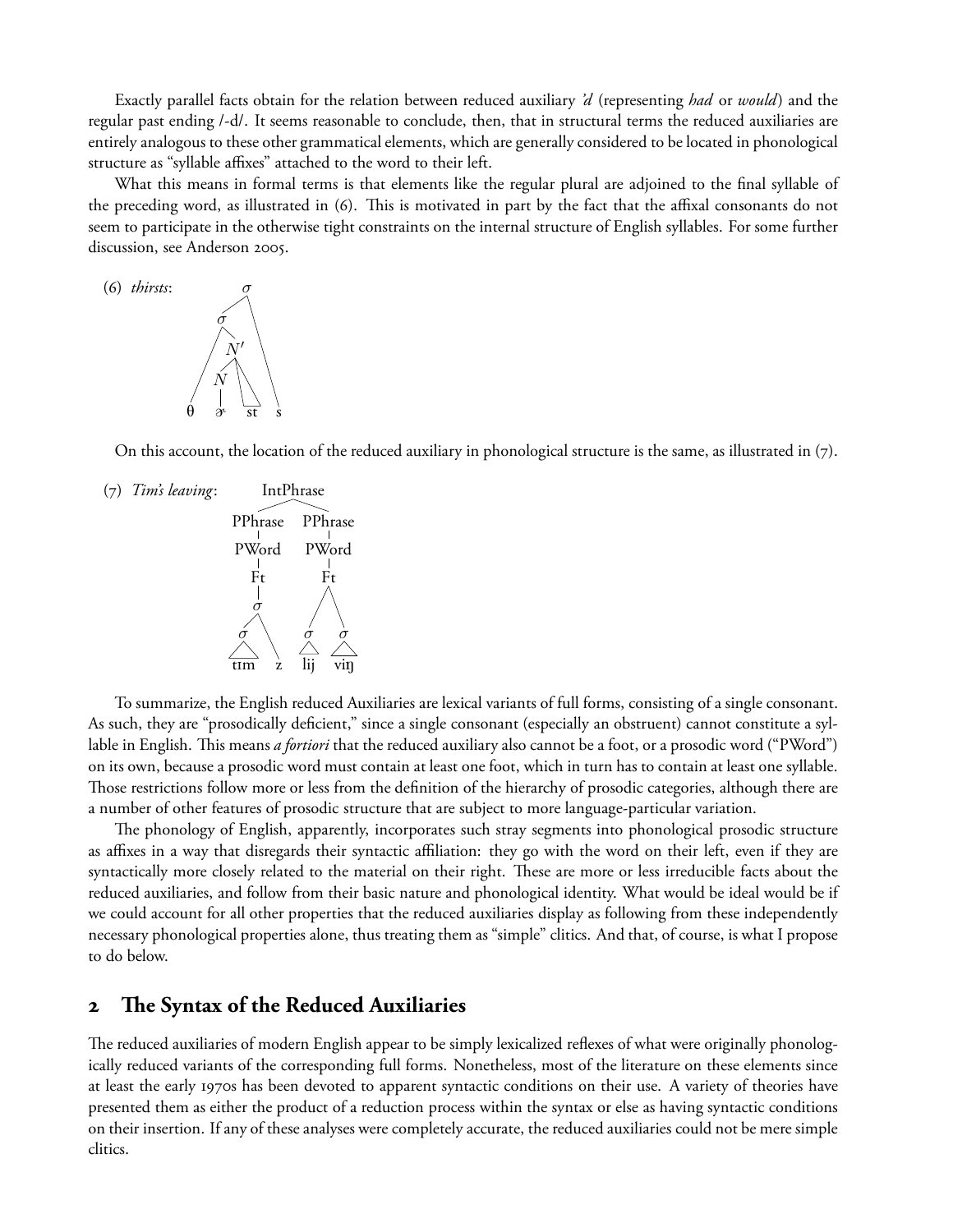#### **. Reduction as Cliticization in the Syntax**

Syntactic conditions on the appearance of reduced auxiliaries were proposed at least as early as King 1970, Zwicky 1970, and Baker 1971. In the work of this period, it was widely assumed that a syntactic operation was involved in the attachment of reduced auxiliaries to their hosts. In one (slightly later) formalization of this analysis, Kaisse (1985) argued that the reduced auxiliaries arise as the result of a syntactic operation that adjoins ("cliticizes") auxiliary elements to a preceding subject nominal. On this account, the syntax works with (an abstract representation of) the full auxiliary verb. Cliticization applies within the syntax, optionally displacing the auxiliary verb from its basic position and adjoining it to what precedes. Since this is a syntactic operation, any syntactic conditions on the appearance of reduced auxiliaries can be stated as conditions on the cliticization rule. The effects of this rule interact with the assignment of stress: when sentence stress applies to its output, the auxiliary is no longer in a position to take stress, and so does not. At this point, either the full or the reduced auxiliary could be chosen from the lexicon if cliticization has occurred, although the reduced form is *only* possible in the structurally adjoined position. The result of these operations then undergoes the regular phonology, as expected. A derivation of the sentence *Jack's leaving* on this analysis is given in  $(8)$ .

| (8) | $[\text{Jack}]_{\text{NP}}$    | $\left[$ is] <sub>aux</sub> | [leaving] $_{\rm VP}$  | (output of syntax)    |
|-----|--------------------------------|-----------------------------|------------------------|-----------------------|
|     | [[Jack] is] $_{\rm NP}$        | [t]                         | [leaving] $_{\rm VP}$  | (cliticization)       |
|     | [[ $Jack$ ] is] <sub>NP</sub>  | [t]                         | ['leaving] $_{\rm VP}$ | (sentence prosody)    |
|     | $[[\text{Jack}]z]_{\text{NP}}$ | t                           | ['leaving] $_{\rm VP}$ | (allomorph selection) |
|     | Jack's                         |                             | leaving                | (voice assimilation)  |

This account has some straightforward problems. Crucially, it assumes that the reduced auxiliary forms a structural unit together with what precedes it *in the syntax*. There is, however, no reason to believe that that is correct. Consider a sentence containing a reduced auxiliary attached to a preceding subject, such as the reduced variant of (a). If the subject is displaced, the auxiliary attaches to whatever comes to precede it in derived structure, as in (9b). In particular, the reduced auxiliary cannot be displaced together with the subject, as in the bad (9c).

- () a. I think John's/is at the door.
	- b. Who<sub>i</sub> do you think  $[e_i]$ 's/is at the door?
	- c. \*Who's do you think at the door?

This behavior can be contrasted with that of another element that shows superficial similarities to the reduced auxiliaries, "contracted" negation, as illustrated in (10).

- () a. Jones won't/will not be at the office tomorrow.
	- b. Won't Jones be in the office tomorrow?
	- c. \*Will not Jones be in the office tomorrow?

Negation here combines with a preceding auxiliary verb to form a phonological unit: *will*+*not* can be replaced by *won't*. In that case, negation can (and indeed, must) move together with the auxiliary if the latter is displaced, although the two cannot be displaced together where their combination has not been replaced by a "contracted" form.

The similarity between these two cases is indeed superficial, however. As Zwicky & Pullum (1983) showed some years ago, the contracted negative in such sentences is not a clitic at all. Rather, the auxiliary verbs (alone in English, apart from main verb *be* and *have*) have inflected negative forms, so *won't* here is simply a negative verb, a single unit from the point of view of the syntax, while *will not* is a sequence of auxiliary verb plus negative particle. Kaisse's analysis of auxiliary reduction as syntactic adjunction suggests that a sequence of subject plus reduced auxiliary ought to function as a syntactic unit, just as a negative auxiliary verb like *won't* does, and this is not the case.

Of course, in the case of the reduced auxiliaries we could always avoid this conclusion by ensuring that the operation of cliticization only takes place after all displacements have occurred. The point, however, is that no such limitation is necessary if auxiliary reduction is not a matter of syntactic adjunction at all. Here is a place where the posited syntactic structural unity of the reduced auxiliary with what precedes it could in principle have observable consequences, but we need to take steps to ensure that those consequences do not actually ensue. In fact, there is no evidence at all for a structural unit composed of the reduced auxiliary and preceding material, except in the phonology, and so it makes sense to locate any structural adjustment there rather than in the syntax.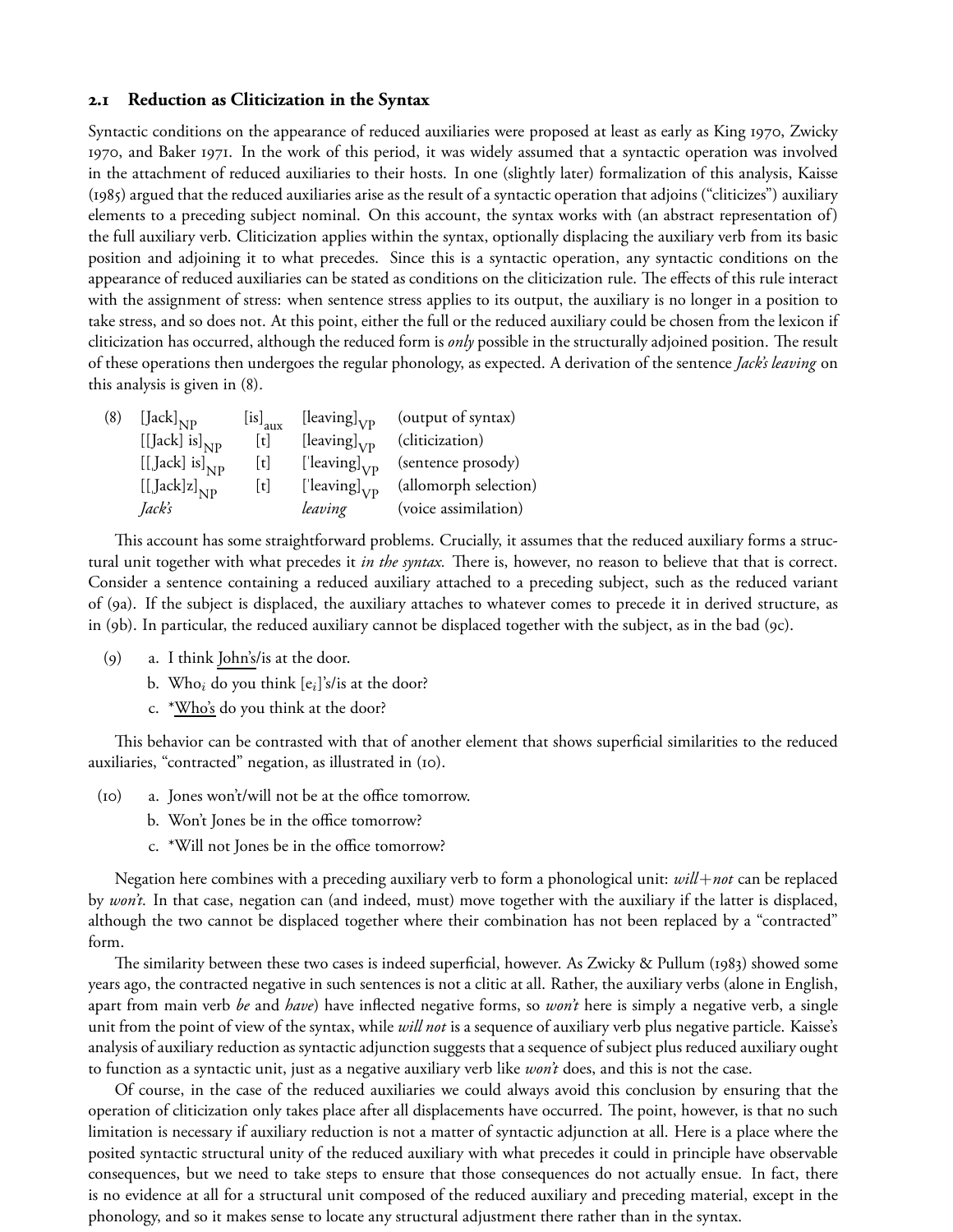#### **. Does Syntax Constrain Reduced Auxiliaries?**

Given the conclusion of the preceding section that "cliticization," to the extent such an operation is relevant to the English reduced auxiliaries, is phonological and not syntactic, we might well ask why a substantial literature should be premised on the notion that the syntax has a role to play in describing the distribution of these elements. In fact, it has long been noted that when we look at a full range of cases, we find that the reduced auxiliaries are systematically excluded from certain syntactic positions in which the unreduced form is perfectly acceptable, as in (II).

 $(n)$  Tim's happier than Kim is/\*'s.

Corresponding to many sentence types in which the reduced auxiliary is perfectly acceptable, it is nonetheless excluded when the immediately following element has been displaced or deleted, as illustrated in the examples of  $(12)$ .

- $(12)$  a. Freddie's a werewolf this year for Halloween.
	- b. Do you know what Freddie is/ $*_{S}^{s}$  (this year for Halloween)?
	- c. Tommy has been a werewolf more often than Freddie has/ $*_{S}^{*}$  (on Halloween).

These basic facts were noted at least in the literature of the early 1970s (see the references at the beginning of section 2.1). They apply to a wide range of constructions involving displacement and deletion, including those in  $(13)$ .

- $(13)$  a. John is taller than Harry is/\*'s  $[e]$ .
	- b. John has known Mary longer than Fred has/\*'s [*e*] Martha.

As might be expected, the excluded reduced forms are all of those in (2), not just *'s*, as illustrated in (14).

- (14) a. Who do you think you are/\*'r  $[e]$ ?
	- b. Fred's an Independent: he'd no more campaign for a Democrat than he would/\*'d [*e*] for a Republican.

Since the condition on reduced auxiliaries that emerges from these examples seems to implicate displacement and deletion, canonical syntactic operations, it would appear that the syntax is indeed involved in determining when and where they can appear. That observation, in turn, has given rise to a variety of proposals as to how to incorporate the apparent syntactic conditions into their analysis.

#### 2.3 Bresnan's (1978) Account

The syntactically based formulation of the generalization about reduced auxiliaries, associated originally with Baker's (1971) analysis, is that these are are blocked in the position immediately preceding an empty category. Later versions of syntactic theory would characterize this as the Trace of displacement or a deletion site.

An account of this condition that came to have quite remarkably wide acceptance among syntacticians was that of Bresnan (1978). She proposed that the reduced auxiliaries underwent an operation of cliticization, causing them to attach (as clitics) to their *right*. On that basis, it would be possible to suggest that when the position to the auxiliary's right is phonologically empty, the result is ill-formed, since a phonologically null element could not provide a prosodic host for the clitic and the purpose of the cliticization operation (presumably) is to provide such prosodic support for a phonologically weak element.

Although this analysis is undeniably ingenious and elegant, I have personally never understood why so many otherwise sensible syntacticians have found it persuasive, or even plausible. This is because as far as attachment is concerned, the phonology provides quite unambiguous and incontrovertible evidence that the reduced auxiliary attaches not to its right, but to its *left*, as illustrated by facts such as those of (). In fact, the right context is completely irrelevant to the reduced form apart from the special limitations that gaps appear to impose — and of course that is the fact to be explained, so it cannot be invoked as the explanation.

If the reduced auxiliaries attached to their right, we would expect the combination of one of these elements with its right context would behave in some way as a unit. That this is not the case either for deletion or displacement is illustrated in  $(i5)$ .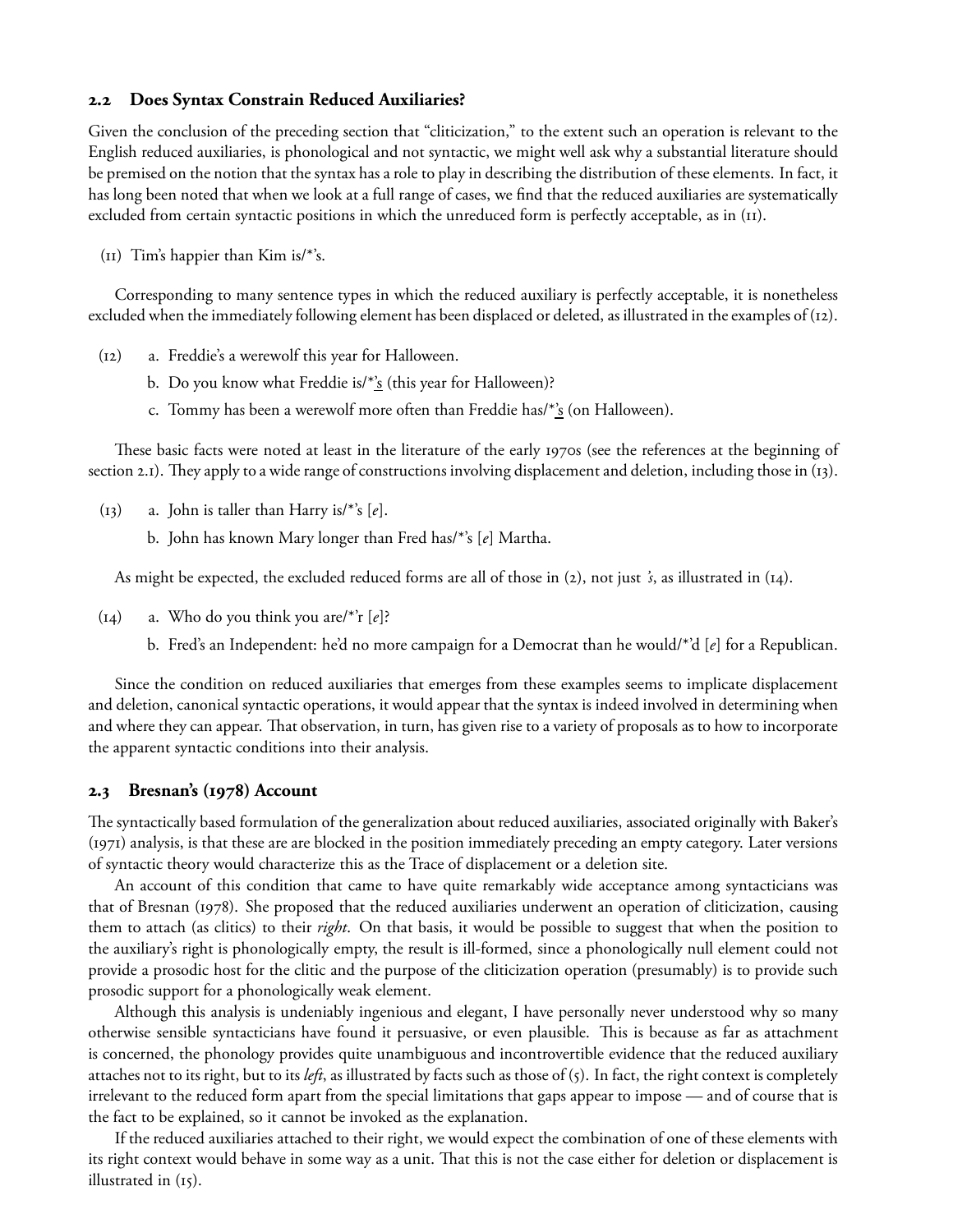- $(i5)$  a. John's been taking his medication every day, but Harry (\*/ $'s$  been) stashing his under the mattress.
	- b. <u>\*'S been</u> Kobe talking trash again?

Of course, as with the similar facts adduced as evidence against Kaisse's analysis above in section 2.1, it would be possible to construct an account that evaded this conclusion (again, for instance, by ordering cliticization after all instances of constituent deletion or displacement), but the point is that the sort of evidence that might support attachment of the reduced auxiliaries to their right is systematically missing.

### **. A Stress Conflict?**

An alternative to Bresnan's (1978) analysis that covers at least some of the core cases is based on the observation that in sentences like  $(11)$  and  $(16)$ , where the auxiliary is final within a clause (or major phrase), it would be expected to receive stress by the Nuclear Stress Rule of English. If that stress were to fall on an element consisting only of a single consonant (like *'s*), the stress could not be realized, and the ungrammaticality of the sentence might be attributed to that.

(16) John is happier with their marriage than his wife  $\frac{\delta}{\delta}$  [*e*].

Similar accounts might be offered for the unacceptability of reduced auxiliaries in Gapping and Pseudo-Cleft constructions such as  $(r7)$ . In the corresponding sentence with unreduced auxiliaries, we see that increased stress is associated with the position immediately preceding the gap, which could again be appealed to as inconsistent with the phonological character of the reduced auxiliaries.

- (17) a. Vicky has published more books than Tony hàs/\*'s [*e*] articles.
	- b. What Harry ìs/\*'s [*e*] is a master of the story-teller's art.

It seems, however, that stress cannot be the entire story. In particular, the acceptability of a reduced auxiliary is not improved by other aspects of the sentence which might have the effect of reducing or displacing a potential main stress that might fall on it. This is true when a preceding element has special emphasis (thus attracting the stress), and also for the generally unaccented character of the auxiliary in certain inversion structures. These points are illustrated in  $(18)$ .

 $(18)$  a. Do you know what  $THAT$  is/\*'s  $[e]$  in the tree ahead of us? b. Pat's happier than is/\*'s [e] his brother-in-law.

It seems, therefore, that a more comprehensive solution must be sought than that offered by the incompatibility of main stress with phonologically minimal forms.

# **A Prosodic Solution**

While stress does not appear to provide a complete solution to the problem of the distribution of the reduced auxiliaries, I suggest that more general considerations of prosodic structure do lead to a satisfactory analysis. Let us first recall the core contrast that serves as the basic observation: the fact that unreduced auxiliaries are disallowed when immediately followed by a deletion site within their phrase, as in sentences like ( $\text{I1}$ ) and ( $\text{I6}$ ). The difference between acceptable and unacceptable variants of these sentences can be expressed as that between a VP consisting of the auxiliary plus another word (where either reduced or unreduced auxiliary is possible) *vs*. one consisting of the auxiliary and no other phonetic material, where only the full form can appear, illustrated in (19).

 $(p)$  [<sub>VP</sub><sup>*is*</sup> [*e*]], [<sub>VP</sub>*is happier*], [<sub>VP</sub><sup>*'s happier*] *vs.*  $*(p^2)$ </sup>

To explore the problem with the reduced variant of sentence (II), consider what we know about its phonological structure. As supported by the facts in  $(5)$ , a phonological adjustment of some kind is necessary to attach the reduced auxiliary to the word on its left. This is presumably a matter of simple cliticization as discussed in Anderson 2005, and results from the fact that a single consonant cannot form a syllable (or, *a fortiori,* a foot or a word) on its own in English, and this prosodic deficiency must be remedied by Stray Adjunction — which the facts of  $(5)$  show to operate leftward in this case.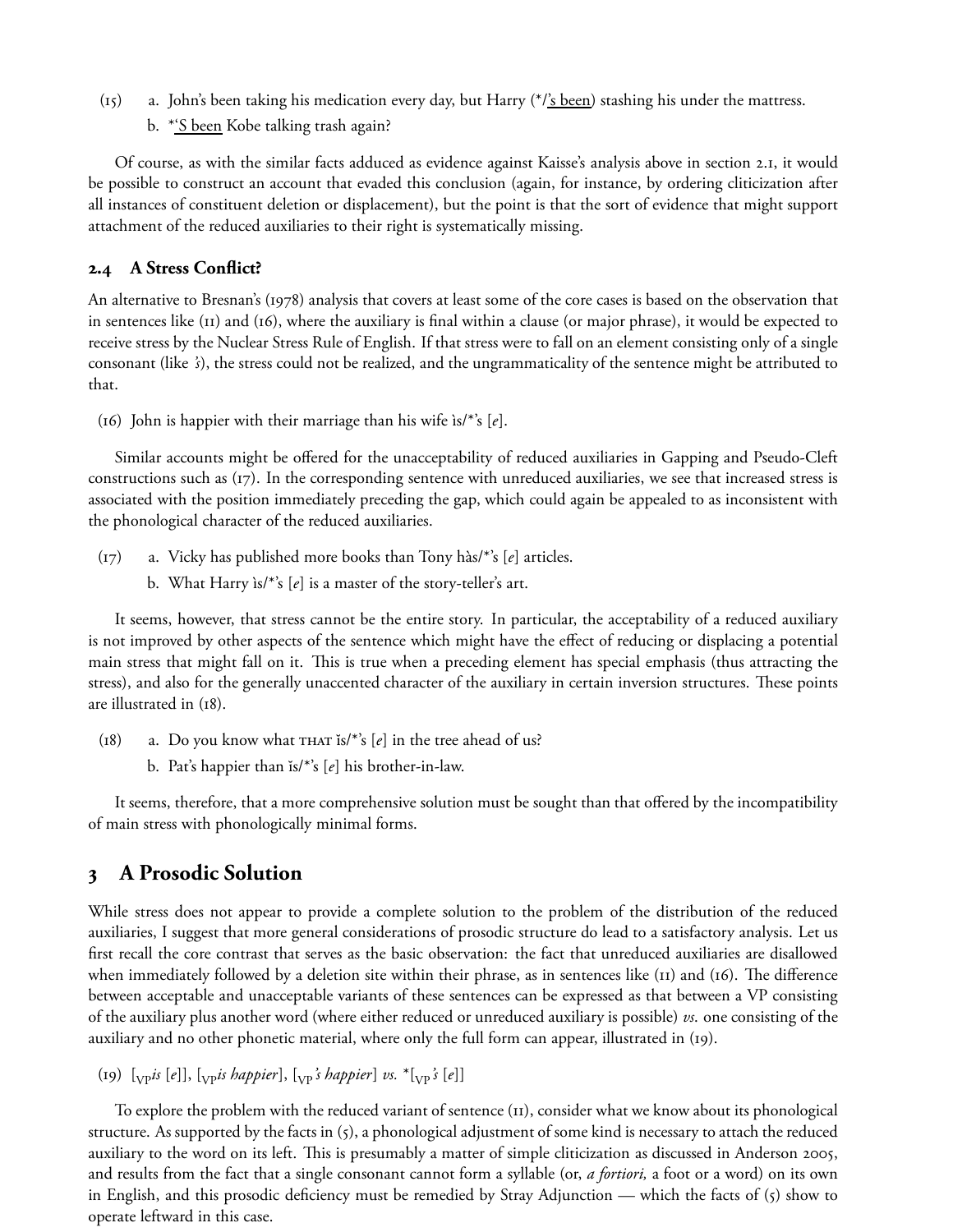#### **. Prosodic Structure and Syntactic Structure**

For concreteness' sake, let us assume that (*ceteris paribus*) a phonological phrase ("PPhrase") is built to correspond to each syntactic maximal projection, including the VPs in the sentences of interest to us here. When the reduced auxiliary is adjoined to the word on its left, however, it ceases to be a part of its original PPhrase, since it becomes a part of a syllable that is in turn part of a PWord that is part of a different PPhrase.

| (20) |                       |       | PPhrase PPhrase | $\implies$            |        | PPhrase PPhrase |
|------|-----------------------|-------|-----------------|-----------------------|--------|-----------------|
|      |                       | PWord |                 |                       | PWord  |                 |
|      | $\left[\ldots\right]$ | [kim] | z <br> e        | $\left[\ldots\right]$ | [kɪmz] | e               |

The result of the phonological adjustment in  $(20)$ , then, is that the PPhrase originally built over the phonetic material corresponding to the VP is now left with no phonetic content at all. I propose that this is in fact what renders a reduced auxiliary in this position unacceptable: it leads to a violation of a fundamental principle of prosodic structure to the effect that a PPhrase has to be supported by at least one PWord, which in turn has to be supported by some phonetic content. Although presumably derivable as a theorem from other principles of prosodic structure, this is stated as an independent constraint in  $(2I)$ .

() **\*[PPhrase**∅**]**: Phonetically empty PPhrases are disallowed.

If this is the correct way to look at the problem, what is bad about the reduced variant of  $\overline{u}$  is that it leads to a configuration in which a motivated PPhrase would come to have no content apart from the reduced auxiliary, which in turn has to move out of that phrase to adjoin to the preceding word.

To flesh out this analysis, we need to examine the principles responsible for the construction of prosodic structure. It is quite clear that this is closely related to syntactic structure, while remaining logically independent of it. The basic issue is well laid out by Tanya Reinhart in her final book:

"A system perfect for communication would be one in which precisely the same syntactic tree that is needed to enable the semantic interface would also be the one that is spelled out phonetically [... ] (For example, phonological boundaries correspond exactly to phrase boundaries, and intonational contours reflect hierarchy relations of the tree). PF, in this case, is nothing but the physical coding of an abstract syntactic tree. [... ] However, there seems to be ample evidence from phonology that human language is not that perfect. There are independent phonological requirements that can only be satisfied assuming a distinct derivational phonological tree [... ] the phonological and syntactic derivations cannot be isomorphic.

[T]he most common approach to the derivation of the phonological tree is that it is constructed by applying certain well-defined and restricted operations on the syntactic tree, but taking into account edges that are not imposed by the syntactic tree." —Reinhart 2006, pp. 137f.

We can approach the principles that govern the relation between syntax and prosody in terms of a system of constraints, along lines developed by Selkirk (1995) and Truckenbrodt (1999). Some of these constraints encode the basic nature of well-formed prosodic structures, along lines developed in other terms by Nespor & Vogel (1986) and other scholars, treating the relevant principles as potentially violable ranked constraints rather than as absolute conditions. Other constraints, however, serve to link prosodic form to syntactic structure. They do this by choosing among possible alternative prosodic organizations of the phonological material realizing terminal nodes of the syntactic representation.

Most basically, Lexical Words should project as Prosodic Words and *vice versa*, as required by (22).

- () a. **LWdCon**: Lexical word boundaries should be PWord boundaries.
	- i. **Align(LexWord,L,PWord,L)**
	- ii. **Align(LexWord,R,PWord,R)**
	- b. **PWdCon**: PWord boundaries should be lexical word boundaries.
		- i. **Align(PWord,L,LexWord,L)**
		- ii. **Align(PWord,R,LexWord,R))**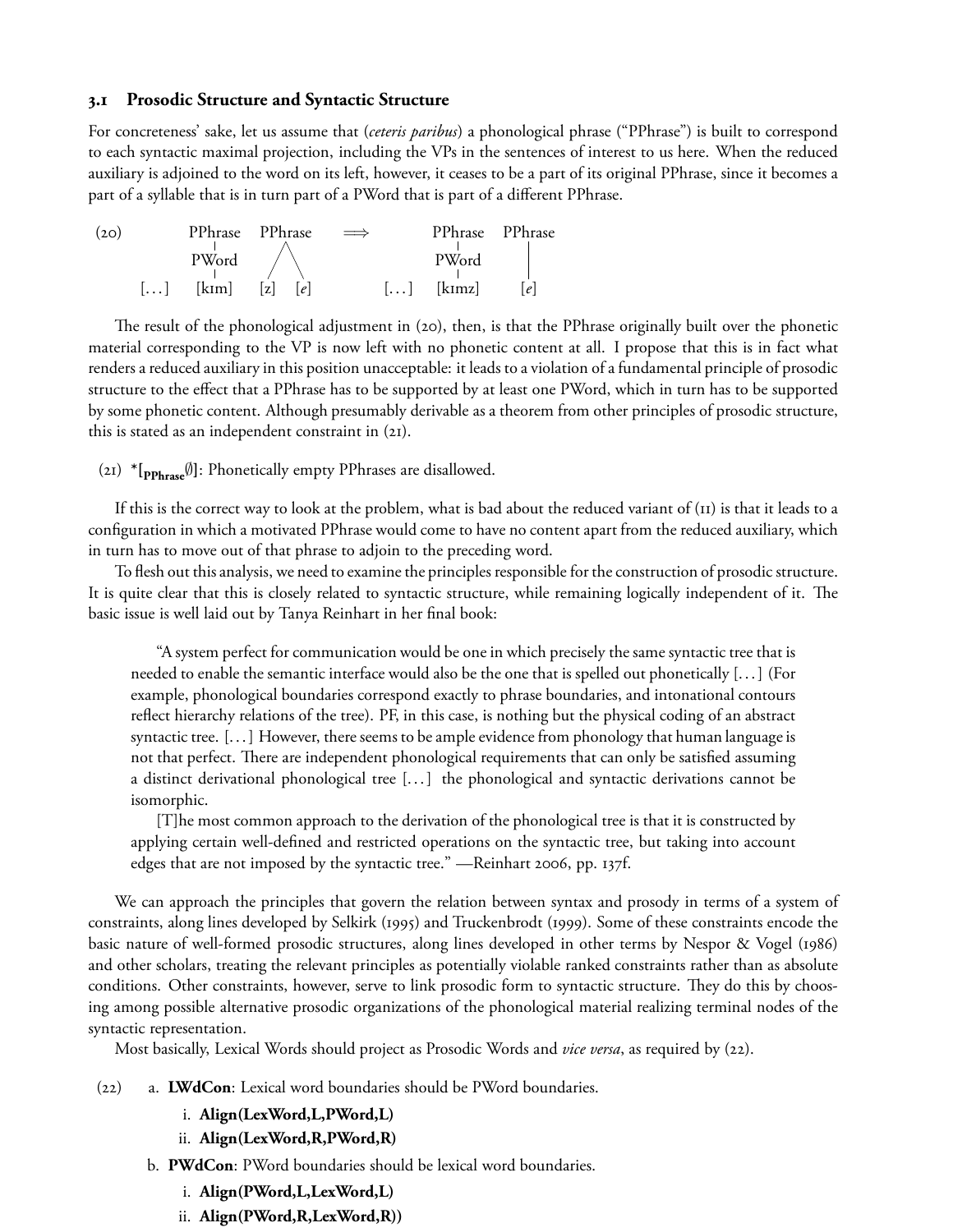In the prosodic structure that is associated with a given syntactic structure, phrase edges should correspond to word edges. In fact, as Selkirk (1995) observes, this may fail to be the case if some "prosodically deficient" function words are directly attached to PPhrases without being a part of any PWord. The constraint that is relevant for our purposes here, given in  $(23)$ , imposes this requirement on the right edges of phrases.

# (23) **Align-PP,R**: The right edge of a PPhrase should be aligned with the right edge of a PWord (A PPhrase should end with a PWord). [**Align(PPhrase,R,PWord,R)**]

In global terms, the most important relation between prosodic and syntactic structures is probably the preference for something close to isomorphism in their phrasal organization: syntactic maximal projections should correspond to phonological phrases, and *vice versa*. The relation in most cases is more complicated than this, but let us take something like the constraint in (24) to express this generalization with respect to the right edges of phrases.

(24) **Align-XP,R**: The Right edge of each Lexical Maximal Projection should coincide with the Right edge of a PPhrase.

[**Align(LexMax,R,PPhrase,R)**]

A set of proposed rankings of these constraints (together with others not discussed here) for English is given in  $(25)$ . For further discussion of these matters, see Anderson 2005, pp. 55-74.

# () **Align-XP,R; Align(PPhrase,R,PWord,R)**≫**LWdCon; NonRecursive(PWord)**≫**PWdCon; ExhaustivePPh**

### **. Putting Prosodic Structure to Use**

If the default prosodic structure is constructed in accordance with the principles suggested in section 3.1, then when we combine those with the constraint  $(2i)$  prohibiting phonetically empty PPhrases we can see that at least some of the core cases in which reduced auxiliaries are impossible can be accounted for.

Consider the sentence in  $(26)$  for example. Assuming that the time adverb here is an adjunct, the structures assigned will be as in (26b), where syntactic structure is indicated with square brackets and prosodic PPhrases are indicated with parentheses. After the locative complement (*where*) is displaced, the XP headed by the verb will consist only of that element, as will the PPhrase built on it.

#### $(26)$  [*wh*-movement:]

- a. I wonder where the concert ìs/\*'s [*e*] on Wednesday.
- b. (I wonder where<sub>i</sub>)  $[[[(\text{the concert})]_{XP}][(\text{is}/*)^*s[e_i])]_{XP}][(\text{on Wednesday})]_{XP}]$
- c. I wonder where the concert wàs on Wednesday.

If a reduced auxiliary form is chosen, this will necessarily be re-associated (as discussed above) with the syllable (and thus foot, and thus PWord) to its left, leaving this PPhrase empty in violation of  $(2I)$ . A verb with no reduced form, as in (26c), displays the stress typical of PPhrase-final position, confirming the presence of this constituent.

This is, however, only part of the story. As Reinhart observed, some prosodic edges must be constructed that do not correspond directly to syntactic constituent edges. In particular, other constructions with gaps block the appearance of reduced auxiliaries even though maximal projection (XP) boundaries do not give us all of the prosodic structure we need to invoke (21) in the way that was possible for (26). What is striking about these example, however, is that the prosodic structure is typically just what is needed for this purpose, even though that structure is not entirely derived from its relation to XP structures. In the case of Gapping examples like  $(27)$ , for example, it is clear that a PPhrase property occurs immediately after the verb, as required, as a property of the Gapping construction. The structure is as in  $(27b)$ .

### $(27)$  [Gapping:]

- a. Fred is tired of Spinoza, just as I am/\*m [*e*] of Kant.
- b. Fred is tired of Spinoza, (just as I) [(àm/\*m [[*e*]) (of Kant)]]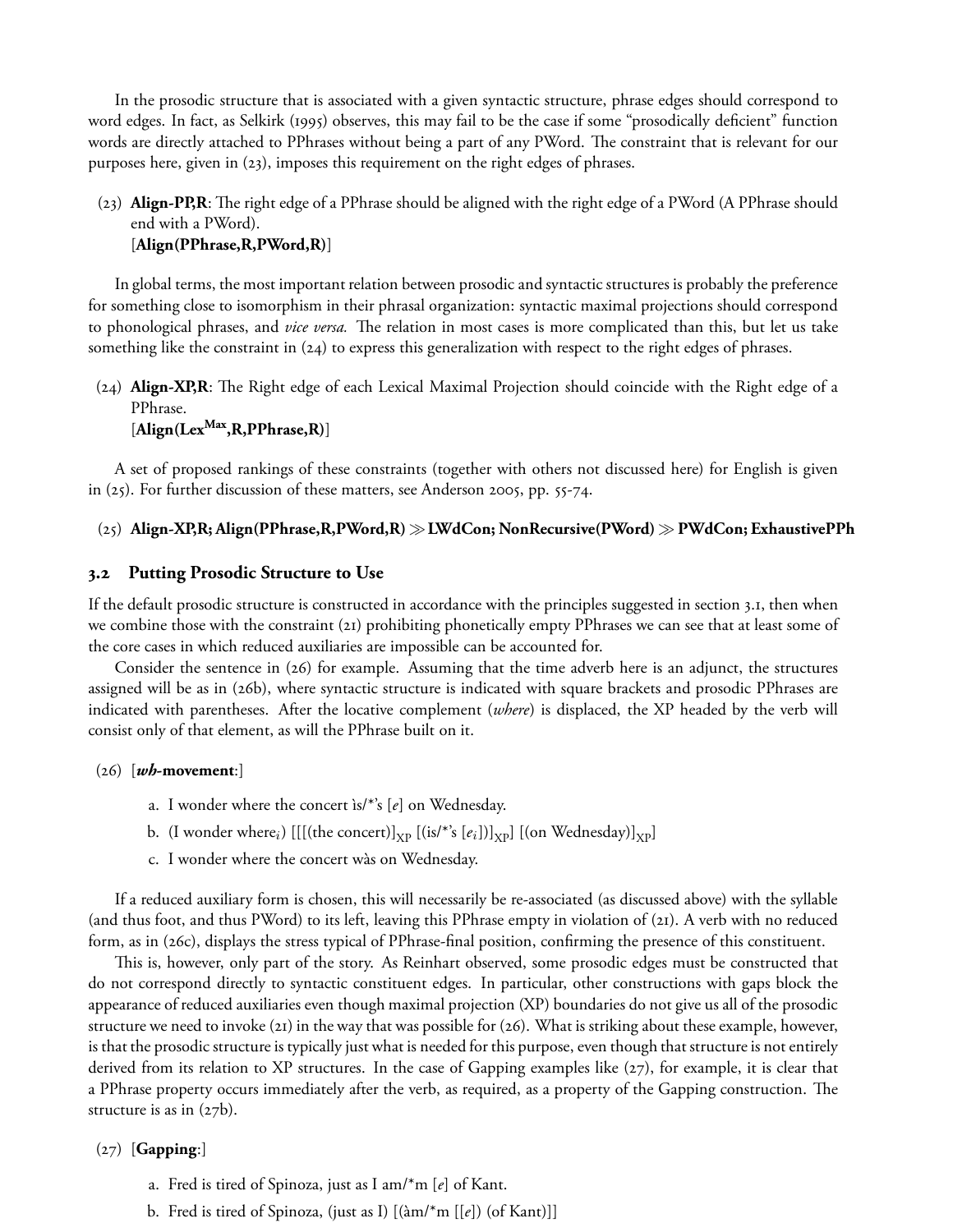Similar facts obtain in the construction exemplified in  $(28)$ , in which an Adjective is pre-posed out of the AdjP it projects. As illustrated in (28), the impossibility of the reduced auxiliary in this case can be related to the prosodic structure in (28b), confirmed by the (PPhrase-final) stress on the verb when this is unreduced.

### () [**Adj-preposing**:]

- a. Tired as he is/'s [*e*] of his job at the carwash, Fred can't find anything better.
- b. Tired as he [(ìs/\*'s [[*e*]) (of his job) (at the carwash)]]...

It could be that the extra prosodic constituents in these sentences are idiosyncratic properties of the individual constructions (Gapping, Adjective Preposing, etc.). More plausibly, however, they are due to something more general in the relation of syntactic to prosodic organization. Apparently, deletion sites (including the gaps left by displacement operations) induce an immediately following PPhrase boundary. This might be described by invoking the constraint in (29), appropriately ranked with respect to the other principles of prosodic structure construction.

() **Align([***e***],R,PPhrase,R)**: Syntactic gaps are followed by a PPhrase boundary.

If this were the entire story, all that would have been accomplished would be a mild re-formulation of the insight that reduced auxiliaries are excluded preceding a gap. The constraint in  $(29)$  is not, on the face of it, much less stipulative than the original observation. In fact, though, the restriction on reduced auxiliaries is not limited to positions preceding a gap, and the prosodic account (based on  $(21)$ ) accommodates these cases as well.

For example, Pullum & Zwicky (1998) observed that reduced auxiliaries are also impossible in the constructions illustrated in (30), where the gap (if there is one) is not adjacent to the auxiliary element, and thus could not be responsible for the impossibility of the reduced form.

() **Comparative Subdeletion:** Marie's a better scientist (than Pierre) (ìs/\*'s) (an [*e*] engineer).

**Subject-Aux Inversion:** Marie's better known than (ìs/\*'s) (her husband [*e*]).

In both of the constructions of  $(30)$ , note that the natural phrasing of the sentence is such that a PPhrase ends after the auxiliary in question, and a new one is initiated. Whatever the basis for this effect, the phrasing we observe must be incorporated in the grammar, and once it is, the exclusion of the reduced auxiliary forms will follow in the same way as in the pre-gap cases.

Even more obviously, parentheticals as in  $(31)$  are phrased separately, and thus induce PPhrase boundaries that once again block the occurrence of reduced auxiliaries — again, without appeal to the presence of a gap.

- $(3I)$  a. John  $(is/*)$ ,  $(my$  dear),  $(a$  bastard).
	- b. John, (my dear,) (is/'s a bastard).

Another construction noted in Pullum & Zwicky 1998 and illustrated in (32), involving no gap at all, is characterized quite explicitly by the occurrence of special emphasis which induces additional prosodic constituents, which in turn lead to configurations from which the reduced auxiliaries are excluded by  $(21)$ .

# (32) **Rejoinder Emphasis**: Fred (is/\*'s) (roo) (going to fix it).

It seems, therefore, that it is really possible to reduce the limitations on the appearance of reduced forms of the auxiliaries to consequences of their phonological shape. An auxiliary that is prosodically deficient (as all of the reduced forms are) cannot appear in a prosodic structure where its independently motivated phonology will lead to a violation of the general principle in  $(21)$ . Syntax is implicated indirectly in the construction of prosodic structure, but not directly in constraining the distribution of the reduced auxiliaries. The phonological form of these makes them simple clitics in the sense of Anderson 2005, and that is all that needs to be said.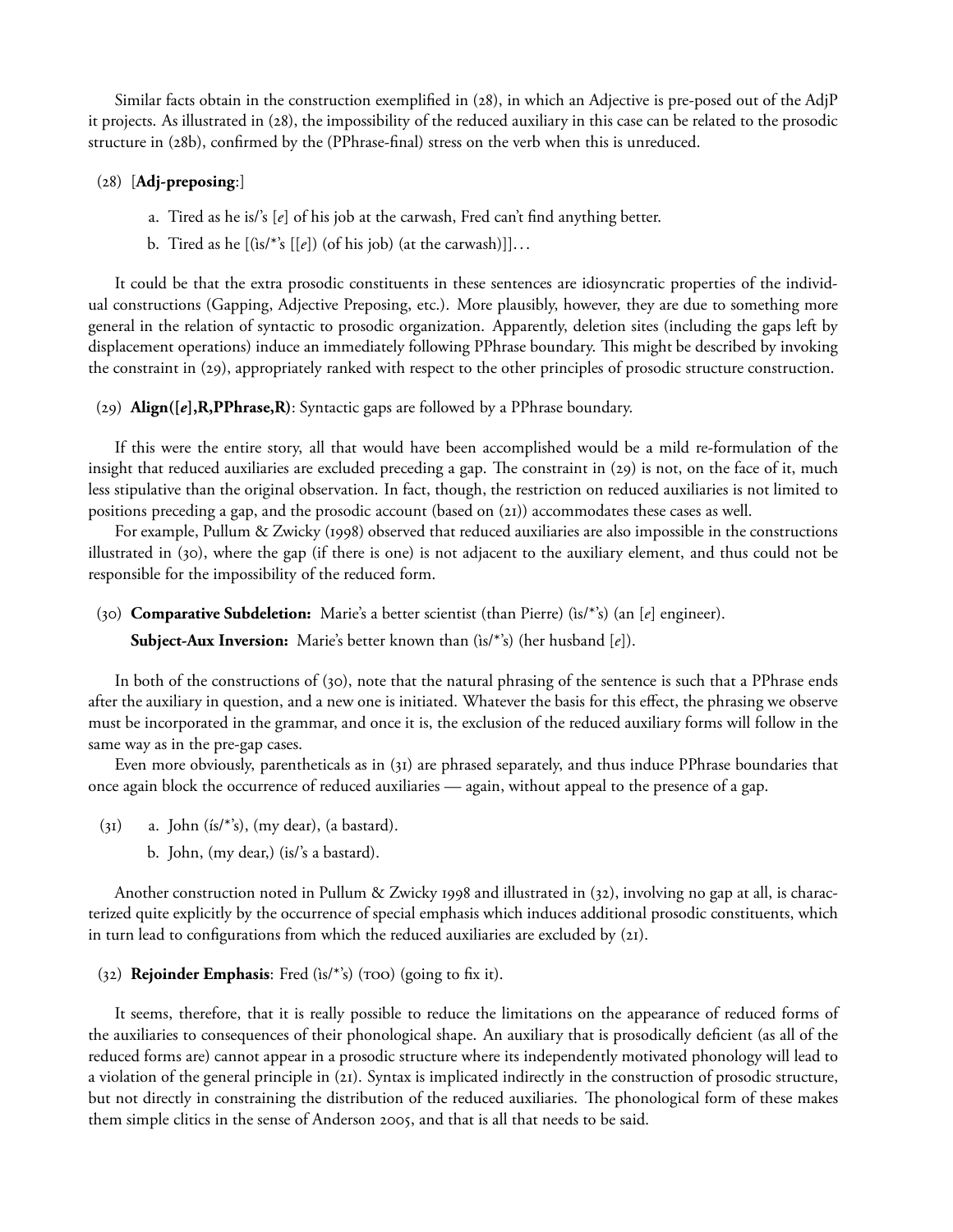# **"Wanna" Contraction**

A very similar solution presents itself for another phenomenon in which syntactic conditions on phonological "reduction" have been proposed. As is well know, the sequences *want to, have to,* and *going to* can be replaced by *wanna, hafta* and *gonna* under some circumstances but not others. These contrasts are illustrated in (33).

- $(33)$  a. New Haven is the place I want to/wanna go next.
	- b. Fred is the guy I want [*e*] to/\*wanna go next.
	- c. Community college is the only place he's going to/gonna get into.
	- d. New Haven is the next place he's going [*e*] to/\*gonna find out whether he likes the east coast.
	- e. This is the money I have to/hafta give to my sister.
	- f. This is the money I have  $[e]$  to/\*hafta get through the week.

In all of these cases we have virtual minimal pairs for the possibility *vs.* impossibility of the contracted forms. The generalization that has been widely adopted in the literature is again based on the appearance of gaps: Contraction fails exactly when the words to be contracted are separated by the trace of a displacement operation. This certainly seems to be accurate in observational terms, but it seems remarkably stipulative on its face. It seems quite unlikely that children learning English could learn this principle, at least easily, and yet there is no evidence that they ever make mistakes in this regard.

In fact, though, we already have the tools necessary to improve on the purely observational account. Consider the way the sentences in question, such as those in  $(34)$ , are divided into PPhrases.

- $(34)$  a. This (is the money) (I have to/hafta give [e]) (to my sister).
	- b. This (is the money) (I have  $[e]$ ) (to/\*hafta get through the week).

As required by (29), syntactic gaps induce a following PPhrase boundary, if one is not already present, as illustrated by the prosodic structure (shown with parentheses) in these examples. But now let us ask what the analysis of "hafta" ought to be. In phonological terms, it is a unitary word, a "portmanteau" in Hockett's (1947) terms: *hafta* =  $[hæft0] = {HAVE} + {To},$  just as French  $du = [d\ddot{u}] = {DE+LE}$  or  $au = [o] = {A+LE}.$  And the phonology of "hafta" is that of a single PWord, composed of a foot made up of two syllables as shown in  $(35)$ .

(35)  $[\text{hæftə}] = ((\text{hæf})_{\sigma}(\text{tə})_{\sigma})_{\text{pWord}}$ 

As such, if "hafta" were to be inserted for <code>HAVE+TO</code> in a sentence like (34b), that single PWord would have to be part of two distinct PPhrases. But such a configuration is surely excluded, as expressed by the constraint in (36), by any rational notion of the structural nature of prosodic structure. Surely this, like syntactic form, has the properties of a directed acyclic graph, which excludes a single (PWord) node that is the daughter of two distinct (PPhrase) mothers.

(36) A single PWord can be part of only one PPhrase.

In the case of "wanna" Contraction, as in that of the reduced auxiliaries, the role of the syntax is simply to serve as the basis on which prosodic structure is developed. Once that structure has been built, the phonological properties of the elements involved, and their independently motivated consequences, predict the distributions without the need to invoke further syntactic conditions.

# **Conclusion**

At the interface, syntax constrains the construction of prosody. Phonology operates on the basis of the result, and so apparently syntactic conditions on elements like the reduced auxiliaries and "wanna" are actually due to the interaction of their phonological properties with that structure. The only thing distinctive about them is their independently necessary phonological form: in particular, the reduced auxiliaries really are just simple clitics.